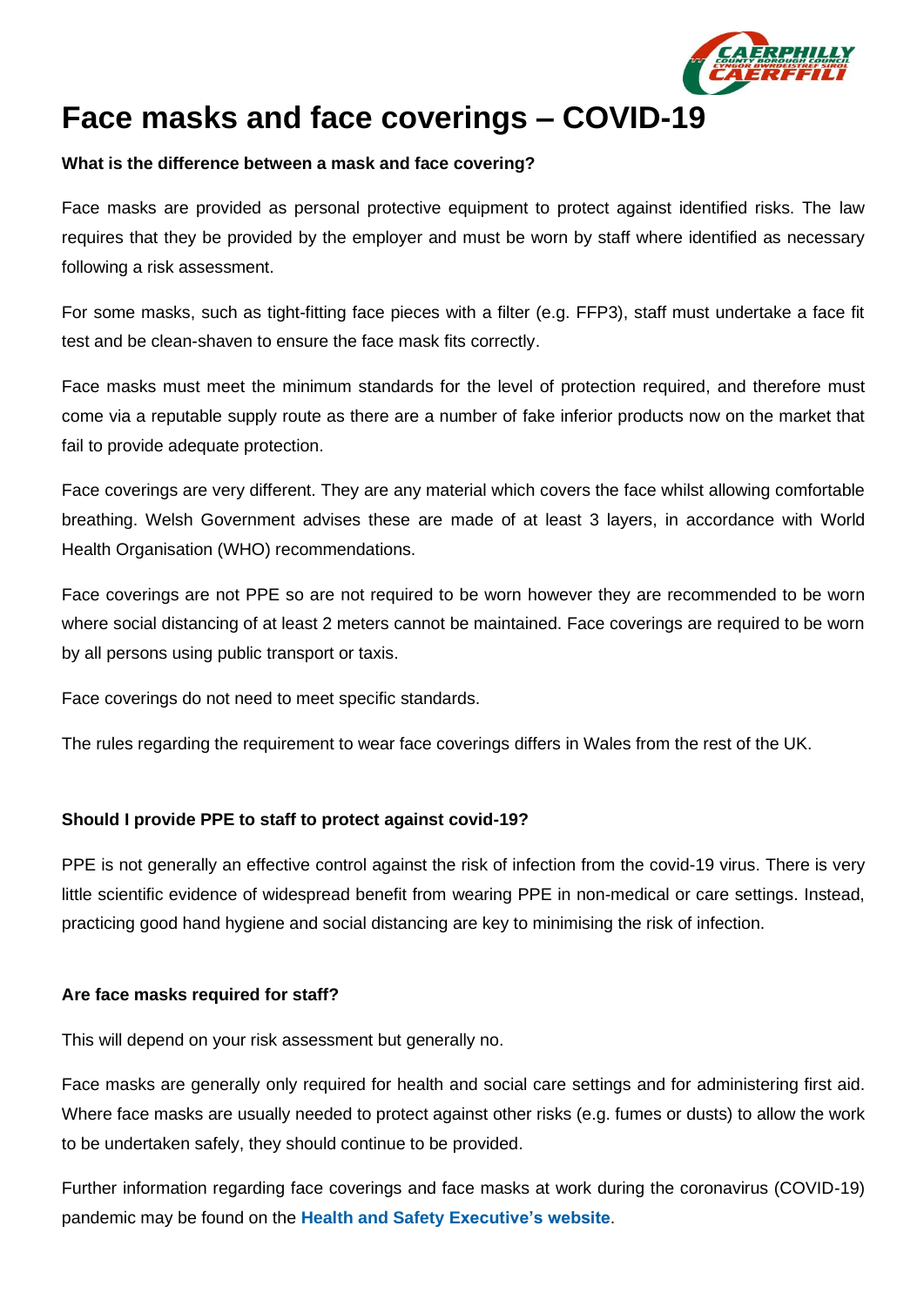# **Are disposable gloves required to be provided to staff?**

This will depend on your risk assessment but generally no, except for providing health and social care or administering first aid. Where gloves are usually needed to protect against a risk and allow the work to be undertaken safely they should continue to be provided. Gloves are generally not effective as a covid control as they become contaminated as soon as they touch an object. Wearing of gloves may also lead to staff being less vigilant around social distancing, hand-washing and not touching their face with unwashed hands.

#### **Should staff wear face coverings?**

Where it might be difficult to keep at least 2m social distancing from others, the Welsh Government recommends the wearing of 3-layer face coverings – **[Welsh Government face covering guidance](https://gov.wales/face-coverings-frequently-asked-questions)**.

Staff should be encouraged to wear face coverings in these situations, and this should be reflected in the service area's risk assessment. The wearing of face coverings in Wales is a personal choice apart from on public transport and taxis. Face coverings are not a replacement for more effective measures such as social distancing, good hand hygiene (washing regularly for at least 20 seconds or rubbing in alcoholbased hand sanitiser until dry) and coughing and sneezing into a disposable tissue (or into the elbow area if a tissue is not available).

Where possible the environment should be organised to support social distancing.

Where face coverings are worn, they should cover both the nose and mouth.

To protect staff when using face coverings they should follow the following steps:

- hands should be washed / sanitised before putting on/taking off
- Avoid touching your eyes, nose, or mouth at all times
- Store used face coverings in a plastic bag until washed
- Do not touch the front of the face covering, or the part of the face covering that has been in contact with your mouth and nose
- Once removed, clean any surfaces the face covering has touched
- Wash regularly
- Tuck away any loose ends
- Dispose of face coverings responsibly to prevent cross-contamination and damage to the environment

As face coverings are not personal protective equipment, staff who choose to wear them should provide their own face coverings.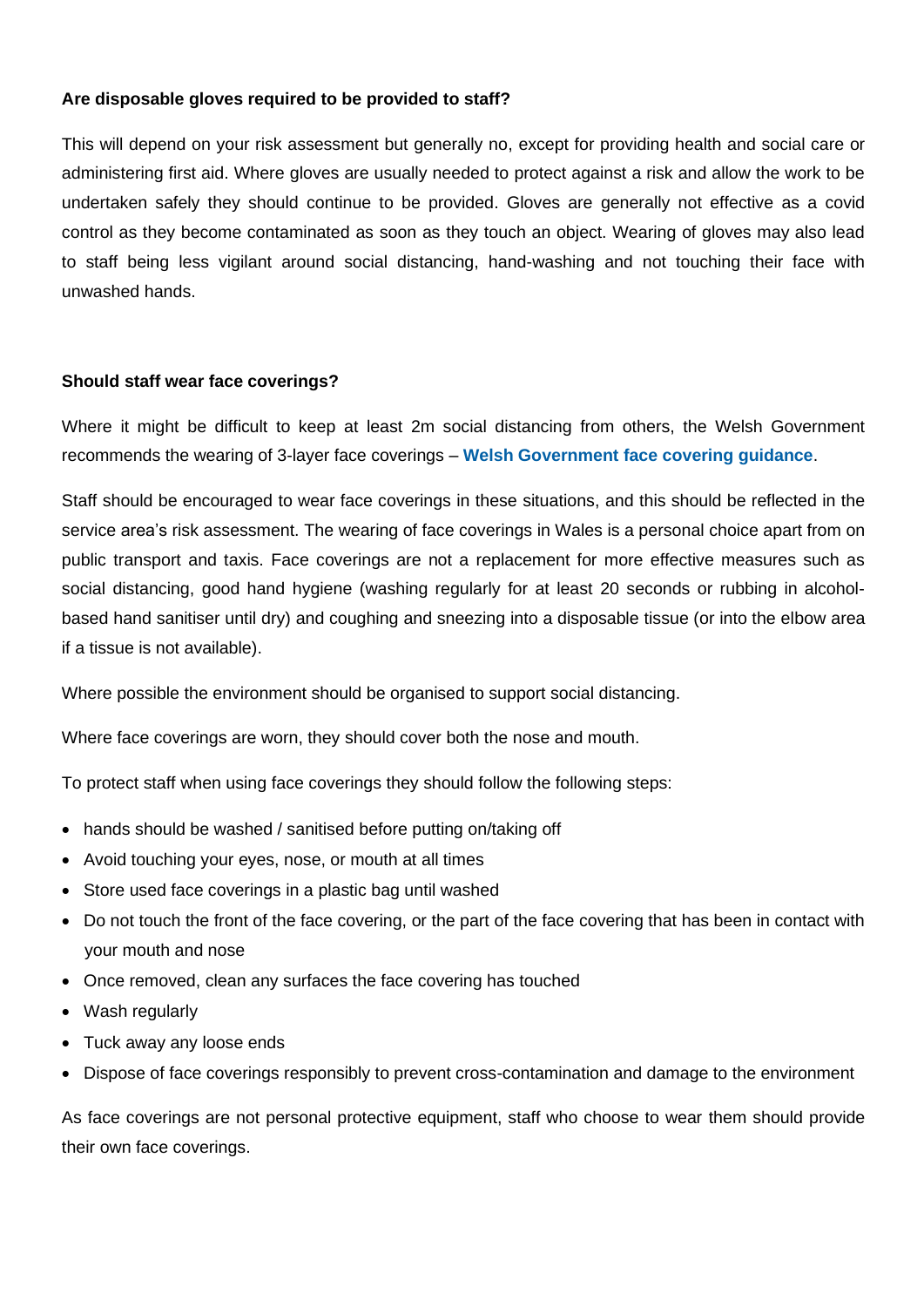## **How can I keep staff safe?**

The most effective measures to prevent spread of covid 19 are:

- Social distancing and restricting the number of people in a work area
- Good hand and respiratory hygiene
- Increased surface cleaning, particularly of surfaces frequently contacted by different people, such as door handles
- Assigning people to fixed teams (where appropriate) to minimise the number of people that may be asked to isolate if an individual tests positive for covid-19.
- Using screens/barriers to separate people.

The exact measures required will depend on your work area and service and your risk assessment should identify what you need to do.

# **What if social distancing cannot be maintained?**

Staff should be encouraged to wear 3 layer face coverings in line with Welsh Government guidance where it is not possible to maintain 2m social distance, and to regularly wash their hands throughout the day, before and after eating, after coughing/sneezing, and after cleaning equipment or the environment. Hand sanitiser should be used where hand washing with soap and running water is not possible.

#### **Where can I obtain face masks?**

Where face masks and other forms of personal protective equipment (PPE) is required then there is a legal requirement to provide it. The need for PPE is based on a risk assessment.

If you routinely issue PPE for work activities, you should continue to do so and source via your usual methods

PPE to manage covid-19 risks must be sourced via CCBC's Health and Safety Division or Procurement to ensure that the PPE provided meets legal standards and will offer the level of protection needed – there are a number of fake inferior products now on the market that fail to provide adequate protection.

To obtain PPE please contact the Health and Safety Division by e-mailing **[healthandsafety@caerphilly.gov.uk](mailto:healthandsafety@caerphilly.gov.uk)** stating what item and how many are required.